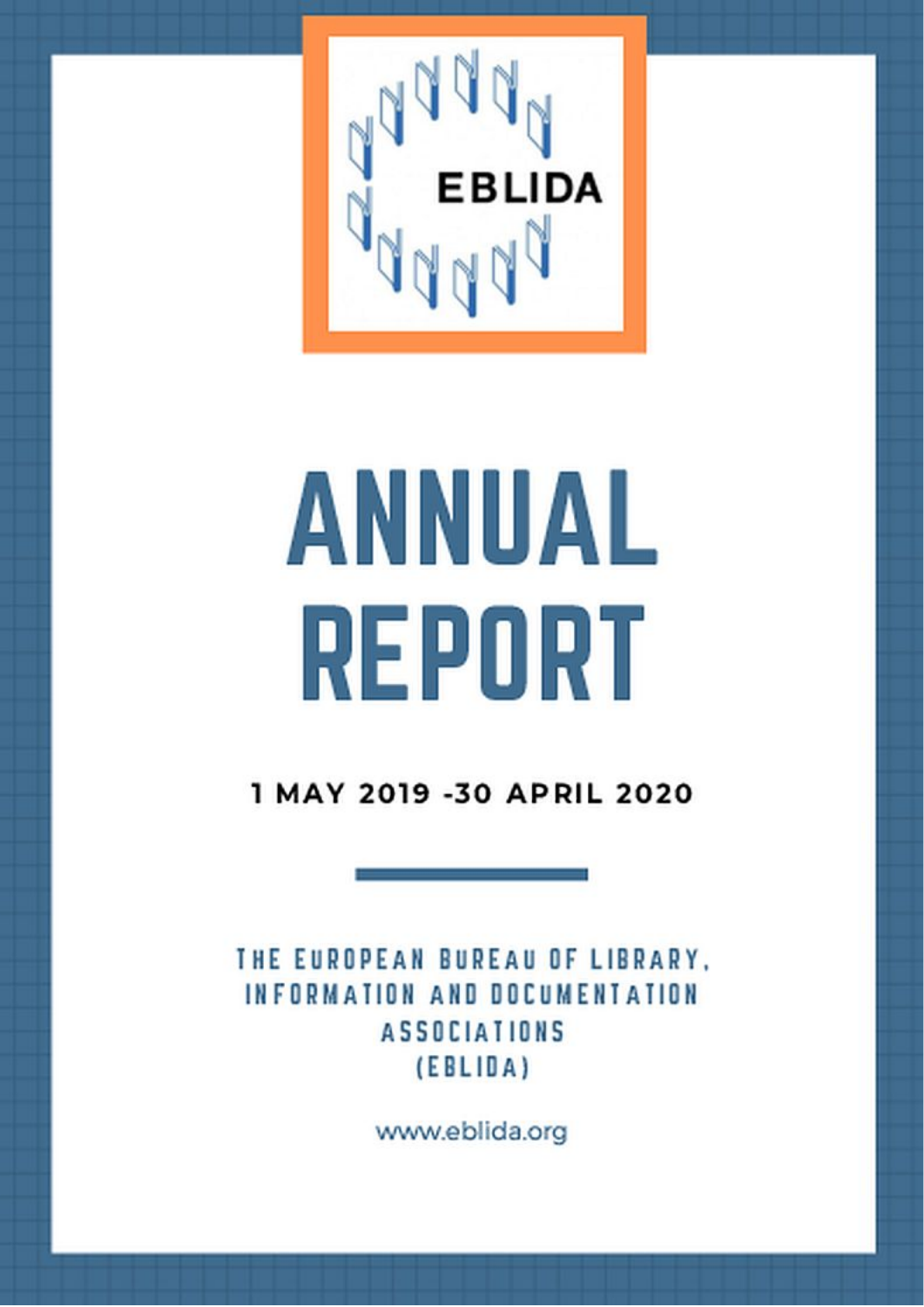# TABLE OF CONTENTS

| Chair of WORKING Group on EUROPEAN LIBRARIES AND SUSTAINABILITY ASSESSMENT: |  |  |  |  |
|-----------------------------------------------------------------------------|--|--|--|--|
|                                                                             |  |  |  |  |
|                                                                             |  |  |  |  |
|                                                                             |  |  |  |  |
|                                                                             |  |  |  |  |
|                                                                             |  |  |  |  |
|                                                                             |  |  |  |  |
|                                                                             |  |  |  |  |
|                                                                             |  |  |  |  |
| 3b Representation of EBLIDA at meetings, conferences, training  12          |  |  |  |  |
|                                                                             |  |  |  |  |
|                                                                             |  |  |  |  |

Page 2 of 16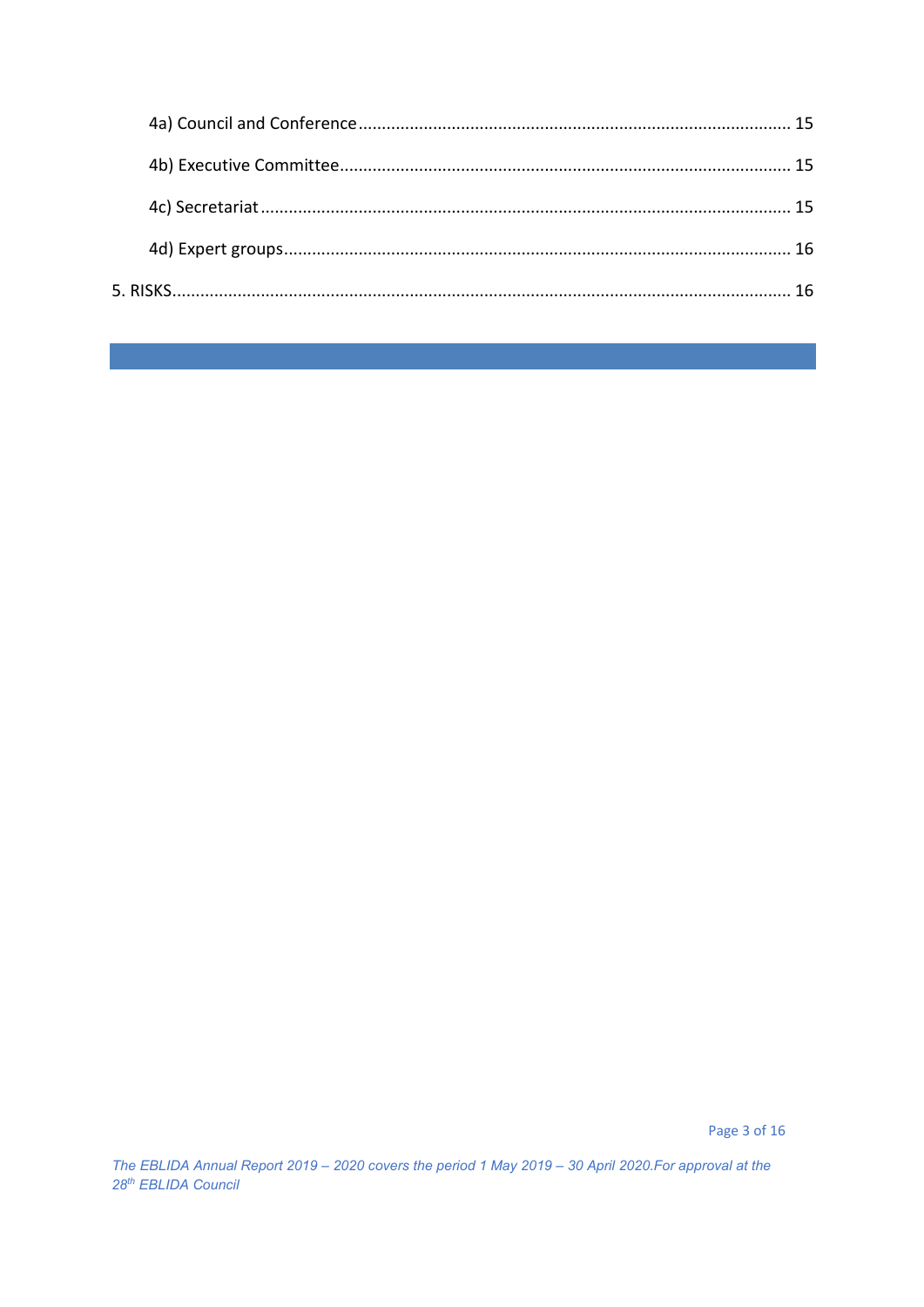# **INTRODUCTION**

<span id="page-3-0"></span>Since the EBLIDA Annual Council is taking place on 28<sup>th</sup> October 2020 due to Covid, the Annual Report 2019 – 2020 covers the period from 1 May 2019 to 30 April 2020, but additional information is provided for the period 1 May – 30 August 2020, due to the fact that the Covid pandemic has prevented us from having our Annual Council meeting at the usual time of May.

This Annual Report is produced by the President, the Executive Committee and the Director with the support of the Secretariat, input from the Expert Group(s), and subject to approval in its final form at the 28<sup>th</sup> Council Meeting.

Page 4 of 16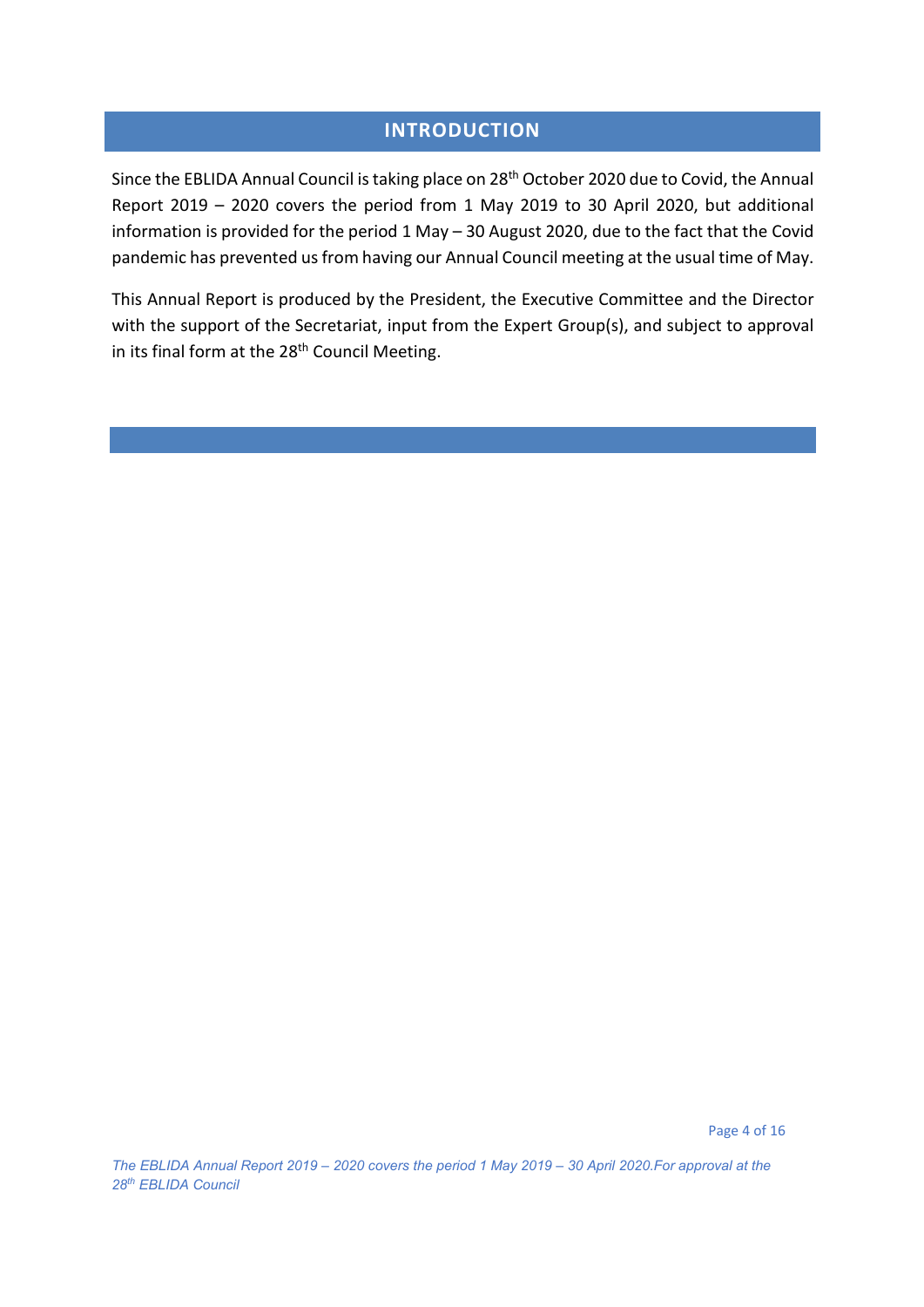## <span id="page-4-0"></span>**FACTS AND FIGURES**

- EBLIDA is a non-profit organisation representing national library associations and individual libraries in the European Union and other European countries.
- Founded in 1992 to represent library associations at European level.
- Represents library associations in all European Union countries.
- Represents through its members approximately 70,000+ individual libraries across Europe (of which 65,000 are considered public libraries) and about 100 million users.
- Council meets once a year.
- Staff are 1 Director full time, 1 Administrative Officer part time and 1 Communications Officer, part time.
- Annual budget of 110.118 Euro (2019 expenditure).
- Executive Committee comprises 8 representatives from full member organisations.
- EBLIDA President, elected in May 2018 in Strasbourg, is Ton Van Vlimmeren. The policy areas are led by the Expert Group of Information Law and the Working Group on European Libraries and Sustainability Assessment
- EBLIDA is a member of IFLA, Copyright for Creativity, ASviS, and is allied with NewsGuard.
- Contact details:

**Office location Koninkijke Bibliotheek / Dutch Royal Library** Prins Willem-Alexanderhof 5 2595 BE Den Haag, The Netherlands.

| Telephone: | +31 70 31 40 137  |
|------------|-------------------|
| Email:     | eblida@eblida.org |
| Web:       | www.eblida.org    |

• European Union, Interest Representative Register ID: 32997432484-79

Page 5 of 16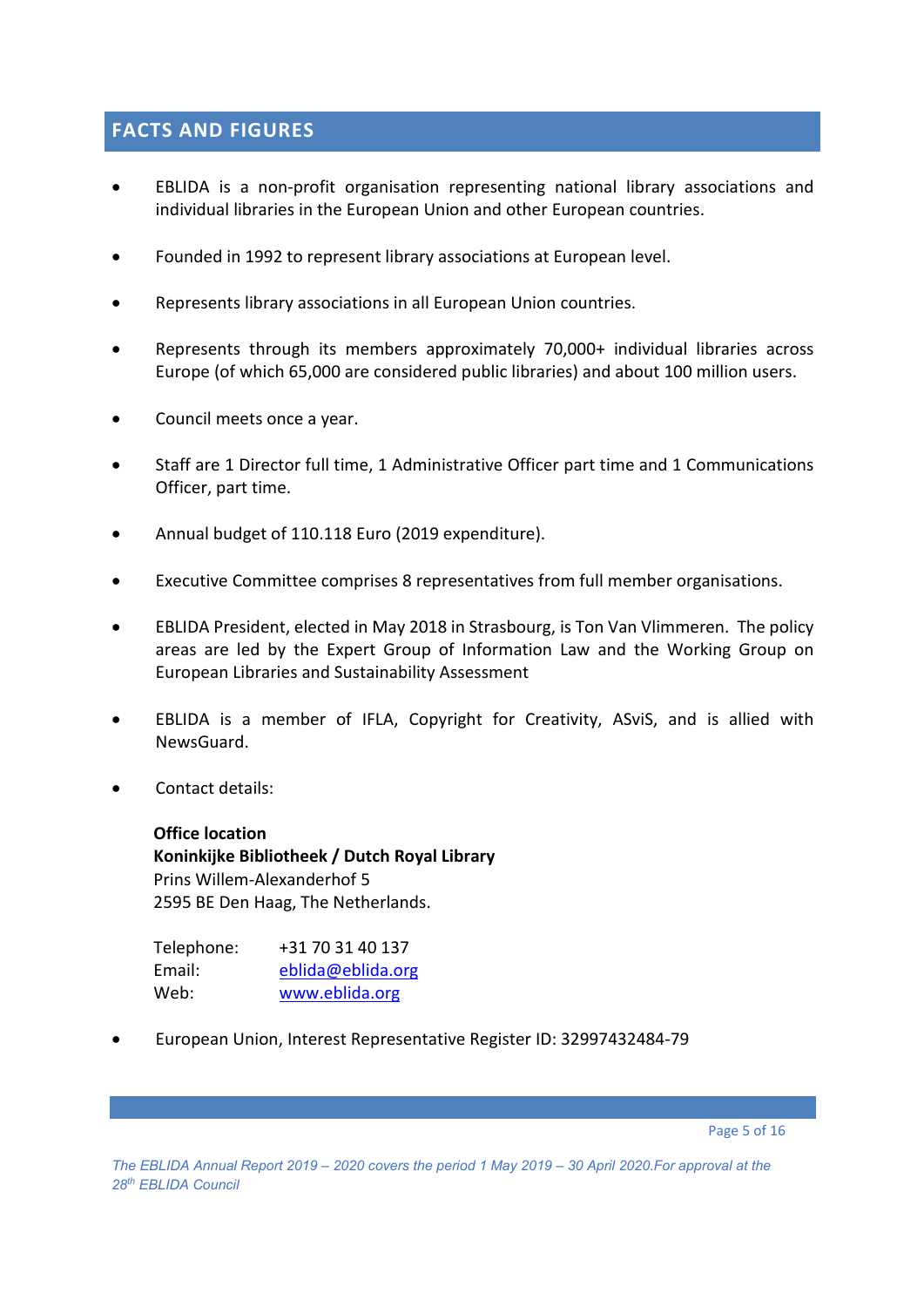## <span id="page-5-0"></span>**PEOPLE**

#### <span id="page-5-1"></span>PRESIDENT

# **Ton Van Vlimmeren**

<span id="page-5-2"></span>Utrecht Public Library, Netherlands

#### VICE PRESIDENT

#### **Stefano Parise**

AIB - Associazione Italiana Biblioteche (Association of Italian Libraries), Italy *Substitute:* Emma Catiri, AIB

#### <span id="page-5-3"></span>TREASURER

#### **Jean-Marie Reding**

ALBAD - Associatioun vun de Lëtzebuerger Bibliothekären, Archivisten an Dokumentalisten (Luxembourgish Librarian, Archivist and Documentalist Association), Luxembourg *Substitute:* Estelle Beck, ALBAD

#### <span id="page-5-4"></span>MEMBERS OF THE EXECUTIVE COMMITTEE (IN ALPHABETICAL ORDER)

#### **Steen Bording Andersen**

Danmarks Biblioteksforening (Danish Library Association), Denmark *Substitute:* Dan Skjerning, Danmarks Biblioteksforening.

#### **Julie Calmus**

ABF - Association des Bibliothécaires Français (French Association of Librarians), France *Substitute:* Eléonore Clavreul, ABF

#### **Marina Encheva**

BLIA - Bulgarian Library and Information Association, Bulgaria

#### **Alicia Sellés Carot**

FESABID - Federación Española de Sociedades de Archivística, Biblioteconomía, Documentación y Museística (Spanish Federation of Archives, Libraries, Documentation and Museum Associations), Spain

#### **Ulrika Domellöf Mattsson,**

Swedish Library Association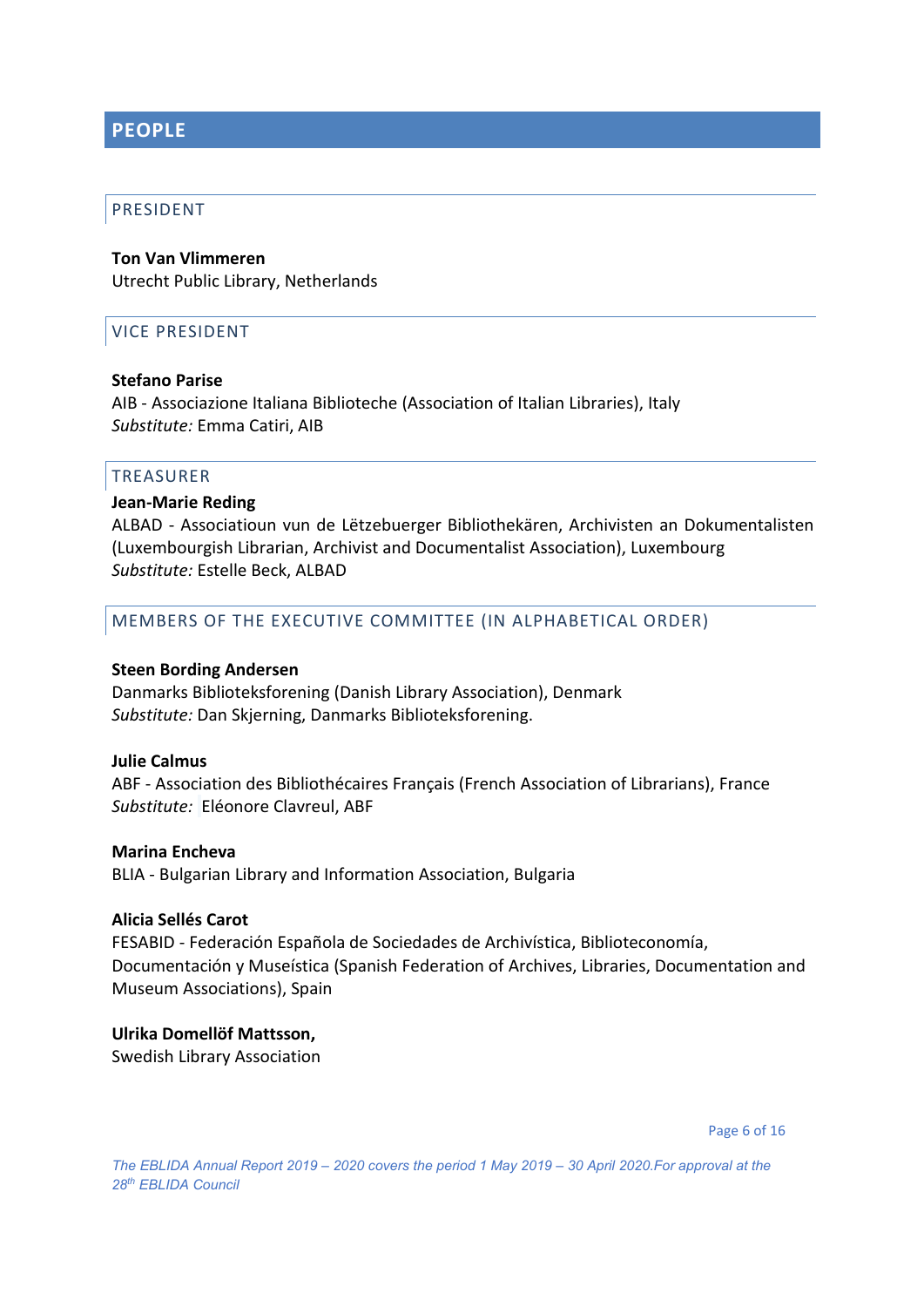#### **Hella Klauser**

BID - Bibliothek & Information Deutschland (Federal Union of German Library and Information Associations) Germany *Substitute:* Barbara Schleihagen

#### <span id="page-6-1"></span><span id="page-6-0"></span>**EXPERT GROUP**

#### CHAIR OF EXPERT GROUP ON INFORMATION LAW:

#### **Barbara Stratton (until 31 December 2019)**

Vice-Chair of the UK Libraries and Archives Copyright Alliance (LACA)

<span id="page-6-3"></span><span id="page-6-2"></span>**WORKING GROUP**

#### CHAIR OF WORKING GROUP ON EUROPEAN LIBRARIES AND SUSTAINABILITY ASSESSMENT:

#### **Giuseppe Vitiello**

Director, EBLIDA

#### <span id="page-6-4"></span>**SECRETARIAT**

#### **EBLIDA Head Office**

Prins Willem-Alexanderhof 5 2595 BE Den Haag The Netherlands Telephone: +31 70 31 40 137 Email: [eblida@eblida.org](mailto:eblida@eblida.org)

#### **Director:**

Mr. Giuseppe Vitiello Telephone (Mobile): +39 333 739 2630 Email: [g.vitiello@eblida.org](mailto:g.vitiello@eblida.org)

#### **Administrative Officer:**

Ms Majella Cunnane Telephone: +31 70 31 40 137 Email: [majella.cunnane@eblida.org](mailto:majella.cunnane@eblida.org)

#### **Communications Officer:**

Ms Sophie Felföldi Email: [sophie.felfoldi@eblida.org](mailto:sophie.felfoldi@eblida.org)

Page 7 of 16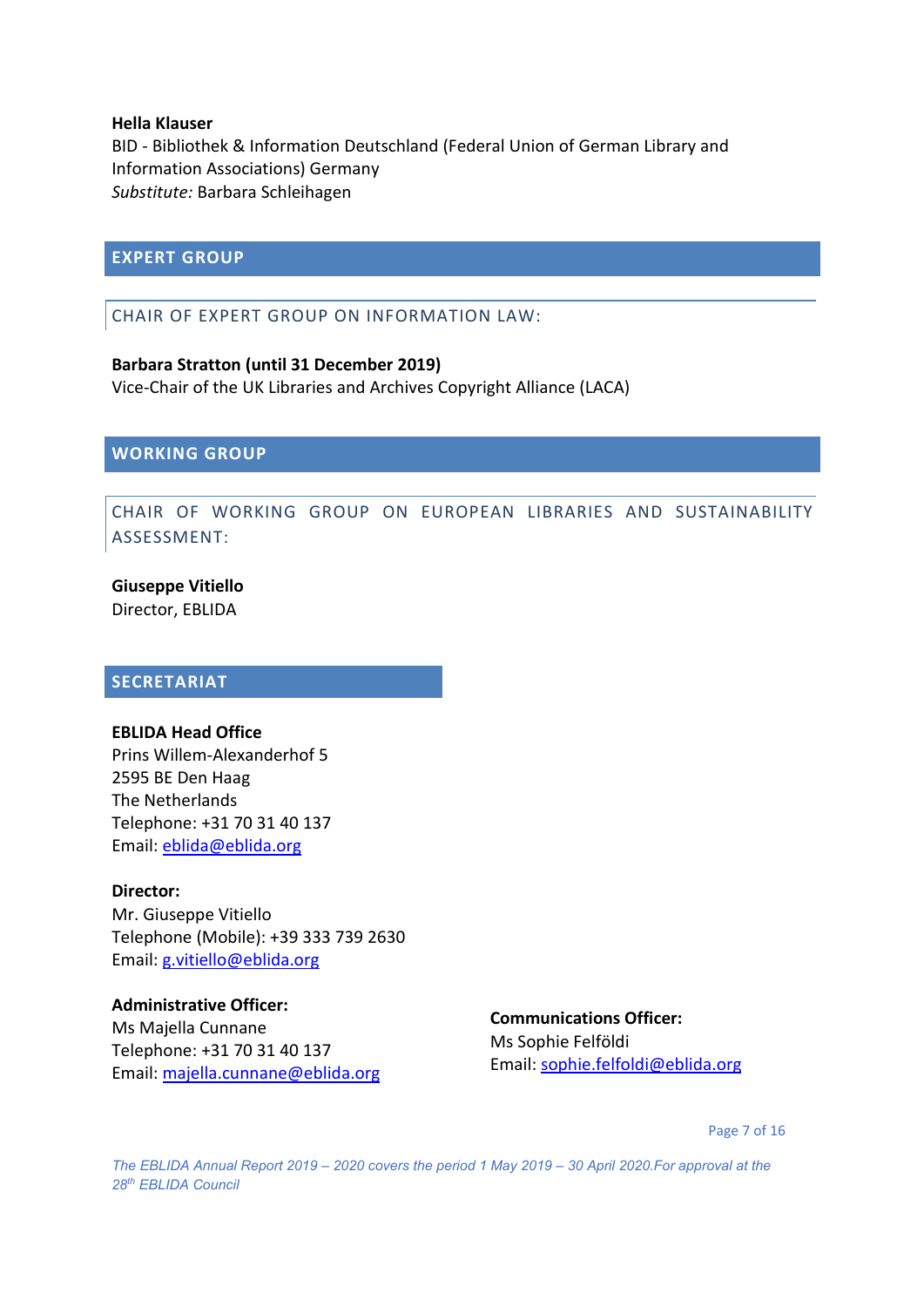#### <span id="page-7-0"></span>**1. VISION**

EBLIDA is the community hub for all library organisations in Europe striving towards an equitable, democratic and sustainable society. EBLIDA's objective is to diffuse best practices among its Members and to communicate its Members' views and projects to the European Commission, the European Parliament, other institutions of the European Union, the European Council and other appropriate third parties.

#### <span id="page-7-2"></span><span id="page-7-1"></span>**2. MEMBERS**

#### 2A) EBLIDA MEMBERS

EBLIDA is a membership-based organisation, focussing on library organisations and associations from both the EU and non-EU member states.

Over the past year, there has been a slight decrease in membership numbers from 119 at the end of April 2019 to 114 by end of April 2020.

EBLIDA's membership consists of **41 Full Members and 73 Associate Members** distributed over the European Continent. Each European Union Member State is represented by at least one Full Member.

By 30<sup>th</sup> April 2020, EBLIDA had 4 sponsors, of which 2 bronze sponsors, 1 silver and 1 gold.

The membership and income structure are displayed in two pie charts below:

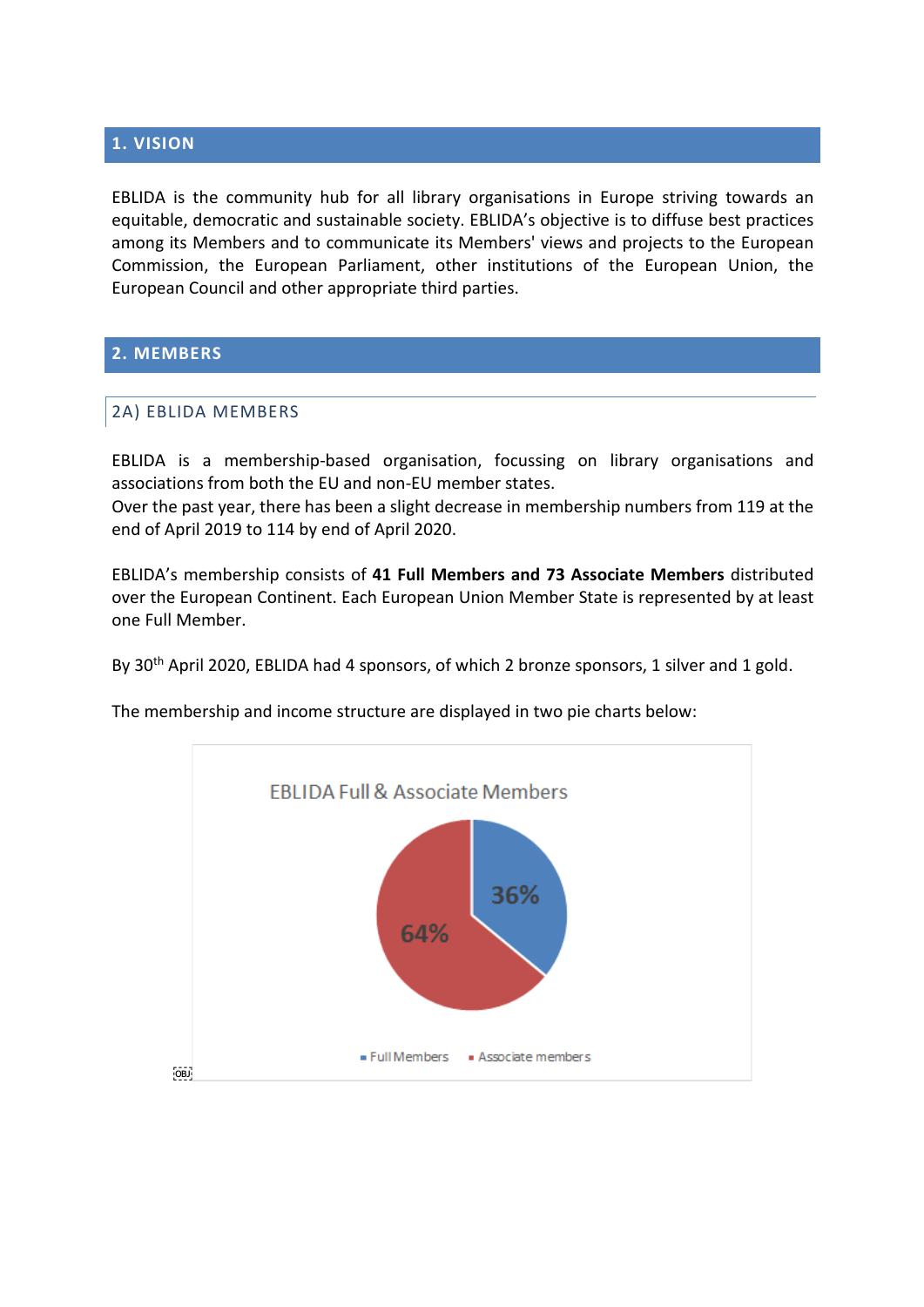

EBLIDA acquired 0 new members since May 2019

# **Cancellations 2020**

#### *Full Member*

| UK        | CILIP The Chartered Institute of Library and Information Professionals    |
|-----------|---------------------------------------------------------------------------|
| Lithuania | LMBA, LMBA, Lietuvos Moksliniu Biblioteku Asociacija, Lithuanian Research |
|           | Library Consortium                                                        |
| Denmark   | Danish Research Library Association                                       |

#### *Associate Members*

| Norway         | University of Oslo                     |
|----------------|----------------------------------------|
| Denmark        | <b>Randers</b>                         |
| <b>Belgium</b> | Bibnet (merged to form Cultuurconnect) |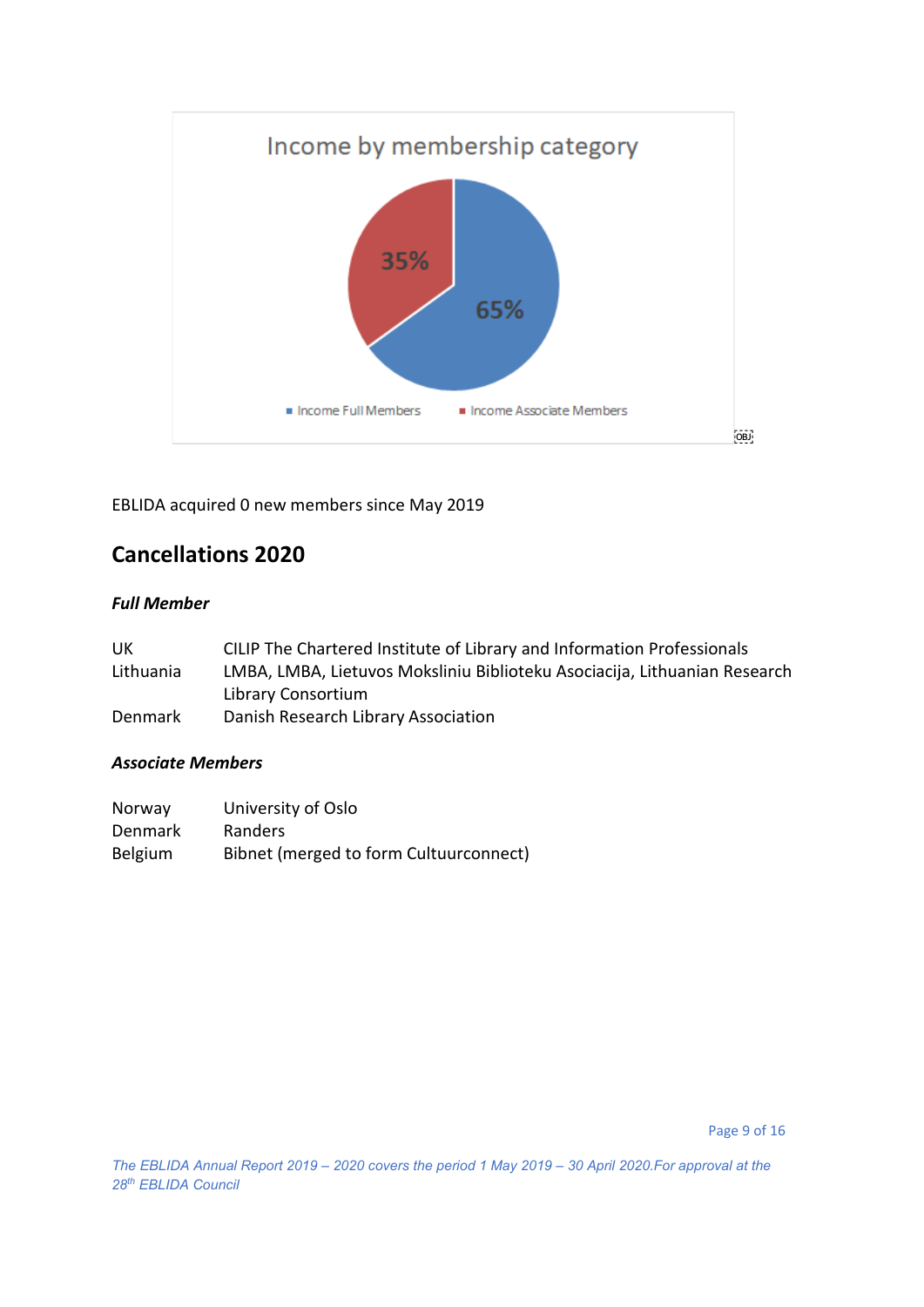#### <span id="page-9-0"></span>2B) MEMBERSHIP FEES 2020

|               |                 |                   | <b>NON-Dutch</b>              | <b>Dutch</b> |
|---------------|-----------------|-------------------|-------------------------------|--------------|
| <b>Band</b>   | ANP Turnover €  | <b>Actual fee</b> | +3% - 01.01.2020 Id.+9,30 VAT |              |
| А             | 0-25.000        | 656               | 676                           | 685,3        |
| B             | 25.001-100.000  | 1.601             | 1.649                         | 1.658,3      |
| C             | 100.001-250.000 | 2.888             | 2.975                         | 2.984,3      |
| D             | 250.001-350.000 | 4.106             | 4.229                         | 4.238,3      |
| E             | 350.001-500.000 | 5.256             | 5.414                         | 5.423,3      |
| F             | 500.001 or more | 6.248             | 6.435                         | 6.444,3      |
| G (Associate) |                 | 546               | 562                           | 571,3        |

#### <span id="page-9-2"></span><span id="page-9-1"></span>3A EBLIDA ACTIVITIES 2019-2020

EBLIDA's tasks are defined in the Constitution, articles 2 and 3.

EBLIDA continued to consolidate it's new activities during 2019-2020.

#### **1. EBLIDA has developed a unique approach to Sustainable Development.**

Through the EBLIDA SDG European House [\(http://www.eblida.org/activities/the-eblida-sdg](http://www.eblida.org/activities/the-eblida-sdg-european-house.html)[european-house.html\)](http://www.eblida.org/activities/the-eblida-sdg-european-house.html), EBLIDA is performing *services* to its *communities* through *tools* and *training* activities. The EBLIDA SDG House includes the EBLIDA Matrix [\(http://www.eblida.org/activities/the-eblida-matrix.html\)](http://www.eblida.org/activities/the-eblida-matrix.html) - a situation room where the latest news on SDG European programmes and indicators are channelled and a partnership with NewsGuard [\(http://www.eblida.org/activities/the-eblida-sdg-european](http://www.eblida.org/activities/the-eblida-sdg-european-house/newsguard.html)[house/newsguard.html\)](http://www.eblida.org/activities/the-eblida-sdg-european-house/newsguard.html) - an access-to-information room aimed to combat fake news and misinformation.

[The EBLIDA Matrix](http://www.eblida.org/activities/the-eblida-matrix.html) is a comprehensive toolkit which describes, SD goal after SD goal and EU programme after EU programme: a) EU programmes pursuing Sustainable Development Goals which are relevant for libraries; b) EUROSTAT indicators, and related trends, for each of the Goals; c) on-going library policies in Europe contributing to the attainment of Sustainable Development Goals (under construction); d) library indicators (under construction). EBLIDA

Page 10 of 16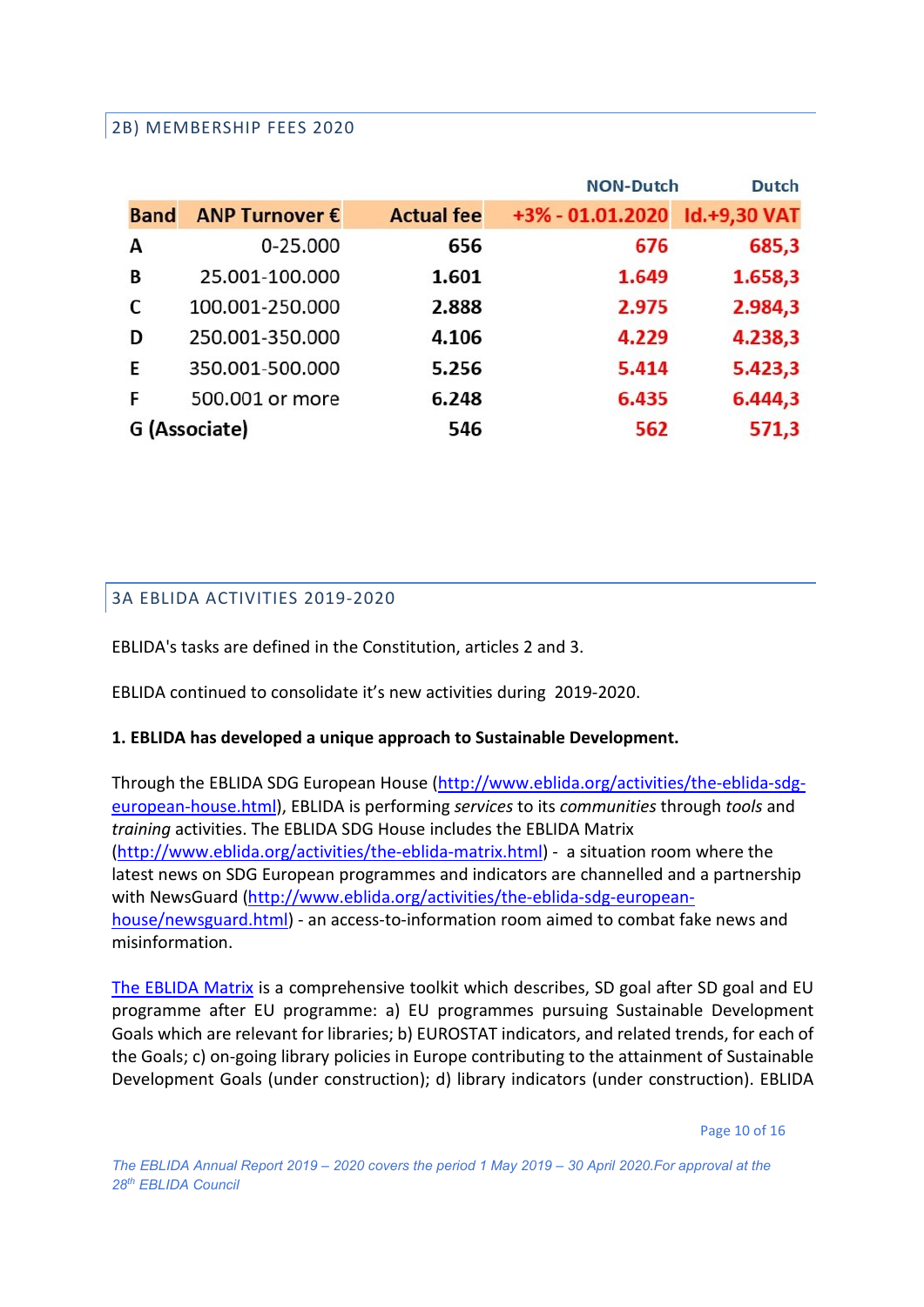Matrix works for the library sector, but can also be successfully transferred to other cultural institutions, like museums and archives.

European libraries can use the EBLIDA Matrix in three possible ways: a) as a compass, to align their policies to those of other actors also implementing SDG policies. Partnerships with prominent EU actors help libraries get out of their isolation; b) as a calculator, to evaluate SDG-oriented projects in libraries through EUROSTAT sustainable indicators; c) as a banner, to raise the profile of a library in European projects. The EBLIDA Matrix is updated on an annual basis.

Another product of the EBLIDA SDG European House is NewsGuard. EBLIDA and [NewsGuard](https://www.newsguardtech.com/news-literacy/) allied to attain the UN Sustainable [Development](https://sustainabledevelopment.un.org/sdg16) Goal 16, Sub-Target 10: Ensure public access to information and protect fundamental freedoms, in accordance with national legislation and international agreements. They partnered in order to carry out a Europe-wide initiative aimed at combatting fake news. The formation of a well-informed citizenry is a pre-requisite to encourage democratic participation and build up a transparent political decision-making process. NewsGuard's fight against fake news, disinformation and misinformation is not carried out thanks to algorithms and filtering systems, but through website rating systems which will be described later on. Launched in December 2019, the EBLIDA-NewsGuard initiative aims to show that disinformation can be opposed, and the objective of inclusive societies, can be attained without necessarily resorting to information control and social media surveillance. NewsGuard is implemented in the US and, in Europe, in UK, Germany, France and Italy.

#### **2. In the first half of 2020 EBLIDA has launched three Europe-wide surveys.**

They focus on:

- a) Library Legislation and Policy in Europe;
- b) Sustainable Development Goals and their implementation in European libraries;
- c) A Library Agenda in the post-Covid age.

#### **3. Publications**

The three surveys have given birth to three different reports and a fourth on library legislation and policy in Europe is expected to be published soon.

Relations between the three reports can be described as the making of a car, where [A](http://www.eblida.org/Documents/EBLIDA-Preparing-a-European-library-agenda-for-the-post-Covid-19-age.pdf)  [European library agenda for the post-Covid 19 age -](http://www.eblida.org/Documents/EBLIDA-Preparing-a-European-library-agenda-for-the-post-Covid-19-age.pdf) Work in Progress is the engine, the Sustainable [Development Goals and Libraries -](http://www.eblida.org/Documents/EBLIDA-Report-SDGs-and-their-implementation-in-European-libraries.pdf) First European Report is the chassis and the Paper on [The European Structural and Investment Funds 2021-2027: Funding](http://www.eblida.org/Documents/The-European-Structural-and-Investment-Funds_%202021-2027.pdf)  [Opportunities for Libraries](http://www.eblida.org/Documents/The-European-Structural-and-Investment-Funds_%202021-2027.pdf) may be the fuel setting the car in motion. The last paper has been translated into [Italian.](mailto:http://www.eblida.org/Documents/The-European-Structural-and-Investment-Funds_%202021-2027_it.pdf)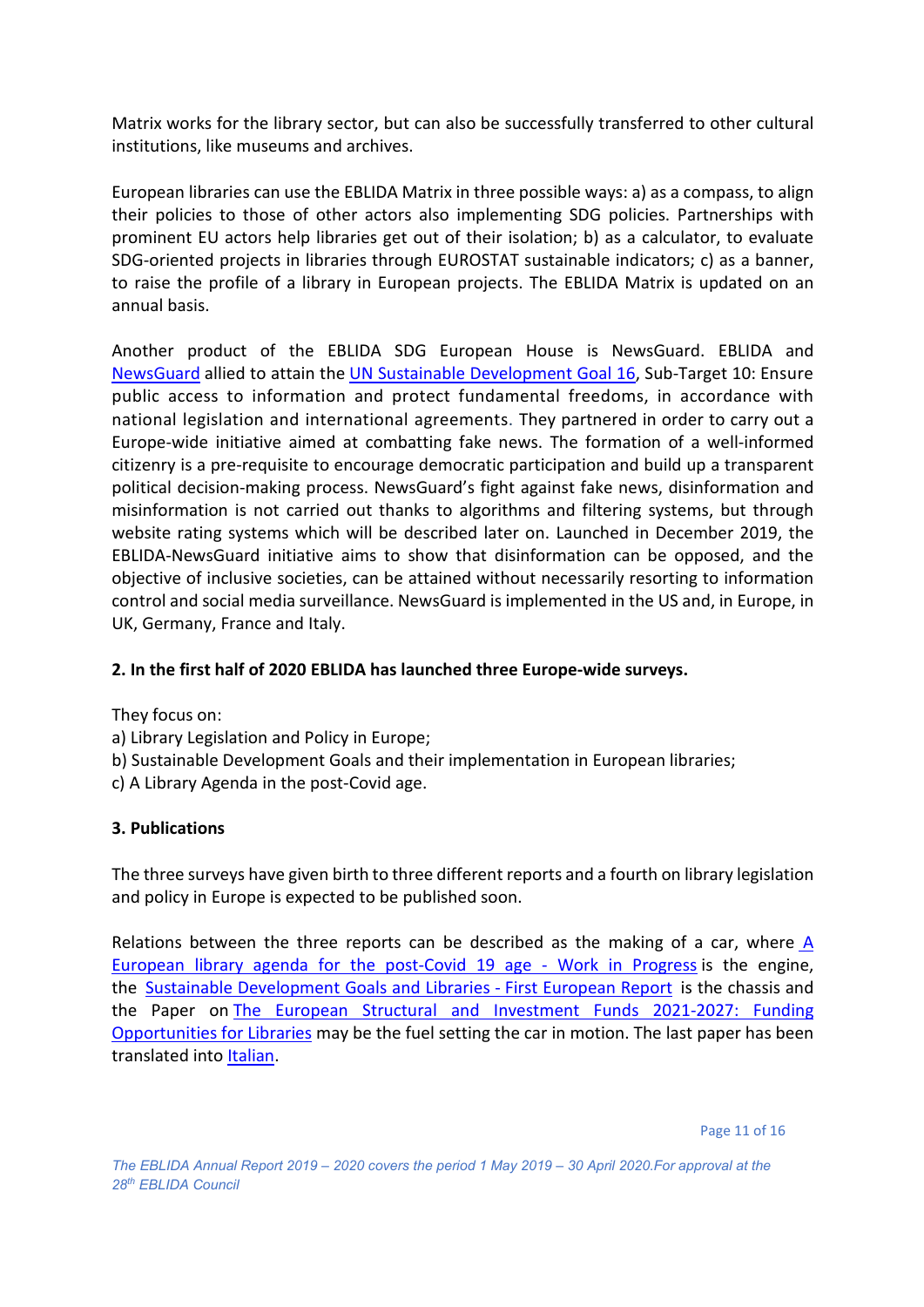EBLIDA has also published a series of instruments to enable measuring the impact of libraries in their cultural and socio-educational environment. Through the ELSA (European Libraries and Sustainability Assessment) Group, you can gain access to first-class reflection on quantitative and qualitative indicators, so much requested by local decision-makers.

<span id="page-11-0"></span>3B REPRESENTATION OF EBLIDA AT MEETINGS, CONFERENCES, TRAINING

#### **IFLA WLIC Athens, Greece, August 2019**

The IFLA World Library and Information Congress Transform Libraries, Transform Societies took place in Athens, Greece in August 2019. [https://2019.ifla.org/.](https://2019.ifla.org/)

EBLIDA was represented by President, Ton Van Vlimmeren, Director, Giuseppe Vitiello, Treasurer Jean-Marie Reding, and Executive Board Members, Steen Bording Andersen and Alicia Sellés.

**Generation Code, European Parliament, Brussels, Belgium, 8 October 2019;** 



The event took place during [Europe Code Week](https://www.facebook.com/codeEU/) looking at how future technologies are interacting with libraries across Europe.

All EBLIDA EC members, except 1, participated, as the EBLIDA EC Autumn meeting was organised in conjunction with this event, so that EC members could meet with MEPs from their countries.

Other members of EBLIDA's Executive Committee represented EBLIDA at the following events:

**Milan, 16 September 2020** [\(https://www.convegnostelline.com/\)](https://www.convegnostelline.com/)

- Ton van Vlimmeren, EBLIDA President
- Stefano Parise, Vice-President
- Giuseppe Vitiello, EBLIDA Director; and

Page 12 of 16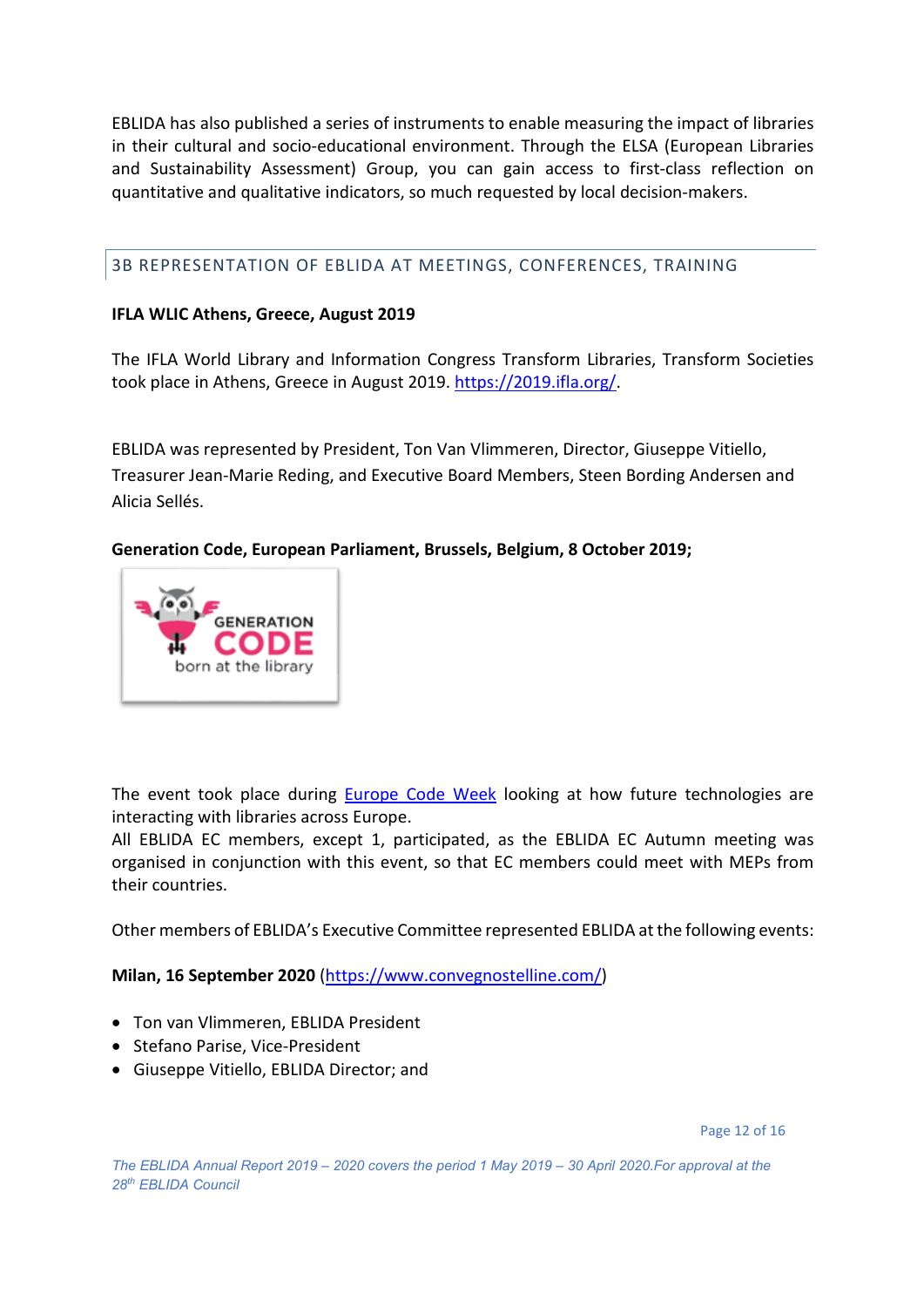• Marjolein Oomes, Christophe Evans and Ulla Wimmer (Members of the EBLIDA ELSA Working Group.

**Webinar:** *"CITIZEN SCIENCE Supporting Sustainable Development Goals: The possible role of libraries"* **23 June 2020**

Giuseppe Vitiello, EBLIDA Director

#### <span id="page-12-0"></span>3C PREPARATION OF EBLIDA MEETINGS

The EBLIDA secretariat prepare one physical meeting in Brussels on the  $7<sup>th</sup>$  of October. Since the Covid-19 pandemic, there has been a series of online Executive Board Meetings, on  $26<sup>th</sup>$ of March,  $4^{th}$  of May,  $28^{th}$  of May,  $22^{nd}$  of June,  $10^{th}$  of July,  $21^{st}$  of September. The next will take place in December. EBLIDA members have been sent a list of decisions taken at each meeting, by e-mail. If you are not receiving this information, please contact the office.

#### <span id="page-12-1"></span>3D COMMUNICATION WITH MEMBERS 2019-2020

#### **Newsletter**



The monthly EBLIDA newsletter regularly informed members about EBLIDA activities. A series of special issues have been published in response to the Covid-19 crisis, on  $3^{\text{rd}}$ ,  $23^{\text{rd}}$  ,  $25^{\text{th}}$  April and  $7^{\text{th}}$  of May. Members were asked what libraries are doing during and in the aftermath of lockdowns throughout Europe. Many

responses were received and communicated in these newsletters. All newsletters are archived on the EBLIDA Website.

#### **Internal communication**

- a) Annual Conference;
- b) EBLIDA EC;
- c) Emails;
- d) Five permanent mailing lists (EBLIDA-List, EC, Full Members, Associate Members, EGIL);
- e) Ad hoc mailing lists (like EBLIDA-NAPLE Conference).

Page 13 of 16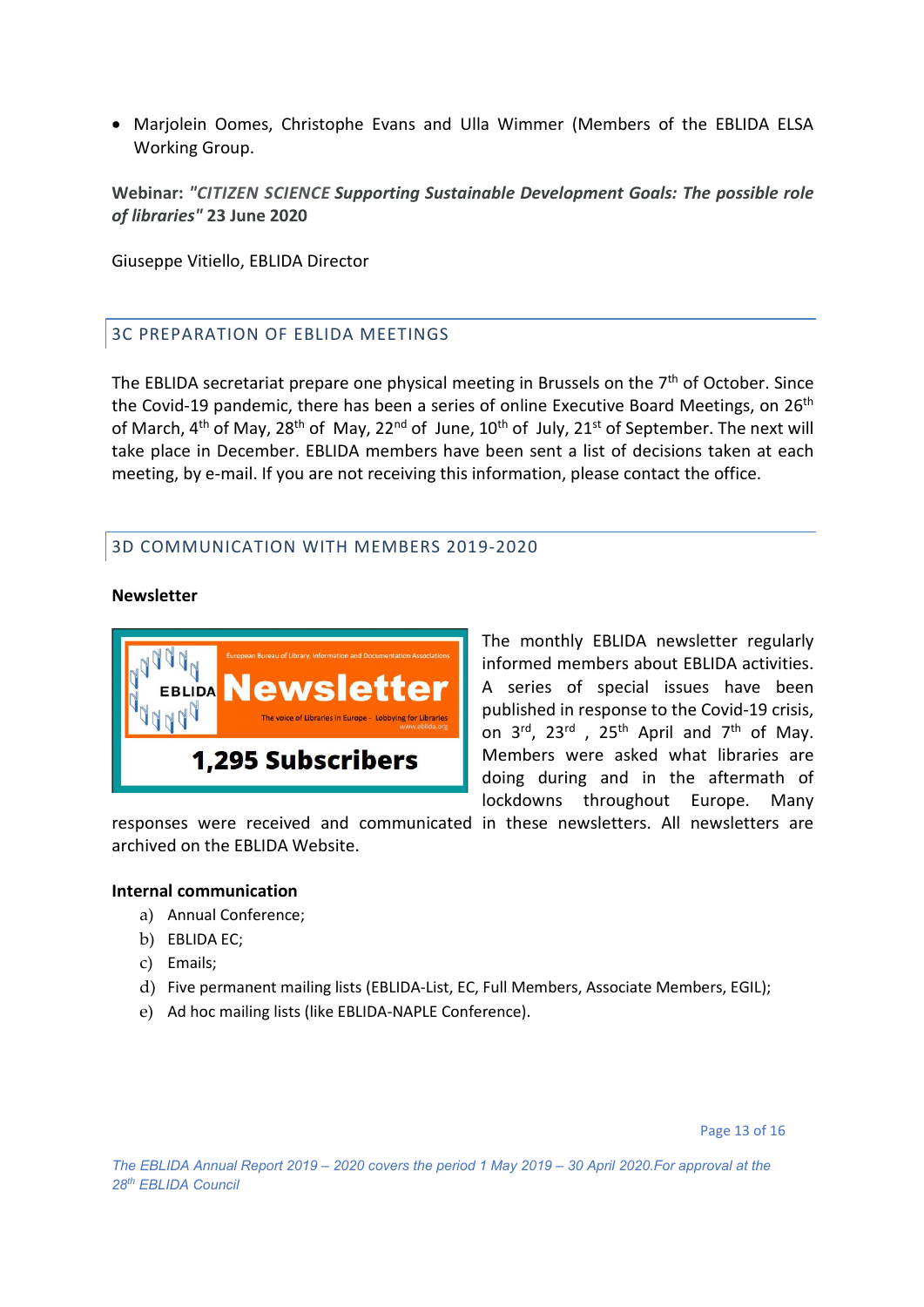#### **External Communication - Social Media**



To be part of the conversation in the digital space we continued to reach to our audiences through Twitter. We utilize these platforms to raise visibility of the association, to communicate, to connect and to build tighter relationships with partner organisations.

By September 2020 @eblida had 3,136 followers (compared to 2,652 in 2019) and continues to grow.

**Facebook**



Facebook is part of the multi-channel communication strategy of our Association as well, to cross-promote our web content and to share resources, events that might be interesting to our audiences. To date, we have reached 1,769 followers compared to 1,546 in 2019.

**Flickr**



To increase our visibility online and to reach a much wider audience, we store, show & share our events photos on Flickr. The platform currently has 30 Albums and 2,820 photos

**Tumblr**



EBLIDA blog is an online public platform where anybody can post articles. It is used to improve EBLIDA's organic search visibility and to interact, share and exchange ideas to build & foster relationships with members and potential members and anyone who might have an affinity for the Association

**Pinterest**

Page 14 of 16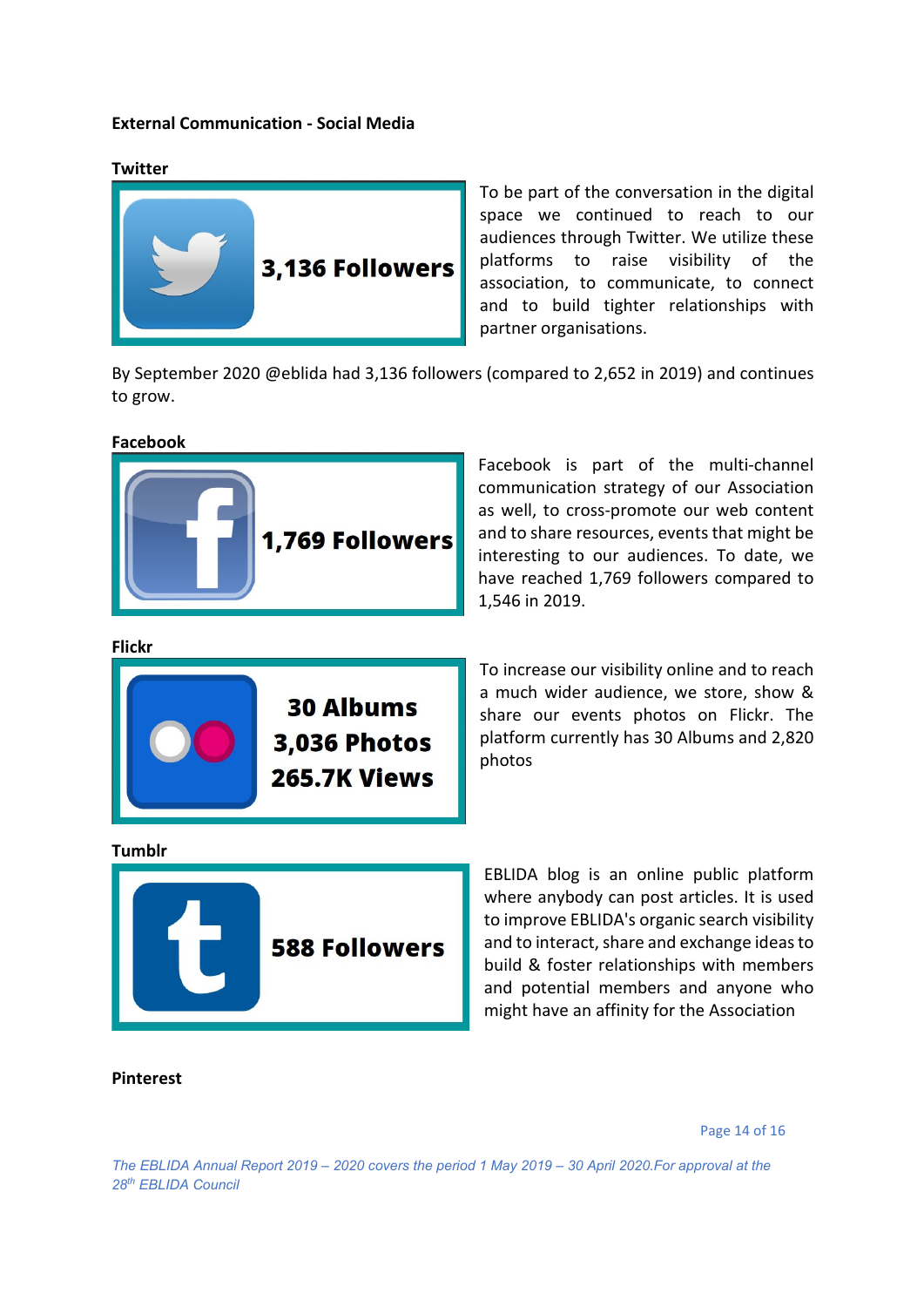

Pinterest - an interactive bulletin board - is another broadcasting extension of our organization. The goal is to connect with people who share the same interests as EBLIDA and encourage them to engage & support our Activities

#### <span id="page-14-0"></span>**4. RESOURCES AND INFRASTRUCTURE**

#### <span id="page-14-1"></span>4A) COUNCIL AND CONFERENCE

The 28<sup>th</sup> Annual EBLIDA Council meeting will be held on 28<sup>th</sup> October 2020 online.

#### <span id="page-14-2"></span>4B) EXECUTIVE COMMITTEE

The EBLIDA Executive Board members are listed at the beginning of this document. 4 of the current 8 members will have served their second mandate by next year May. Therefore, there will be 4 vacancies. The EBLIDA Executive Board can have up to 10 members, therefore, there could be 6 vacancies to be filled by May 2020. The Secretariat will communicate about this at a later date.

#### <span id="page-14-3"></span>4C) SECRETARIAT

The EBLIDA team comprises of:

- Giuseppe Vitiello, EBLIDA Director is chief representative of EBLIDA externally in hearings, conferences and meetings in Europe.
- Majella Cunnane, EBLIDA Administrative Officer(permanent position) is working on a part time basis of 20 hours per week. The main tasks are membership, communication and office management.
- Sophie Felföldi, EBLIDA Communication Officer, is a contracted consultant working on a part time basis in managing EBLIDA communication, maintenance of the website, mailing lists, social media and other communication tools.

Page 15 of 16